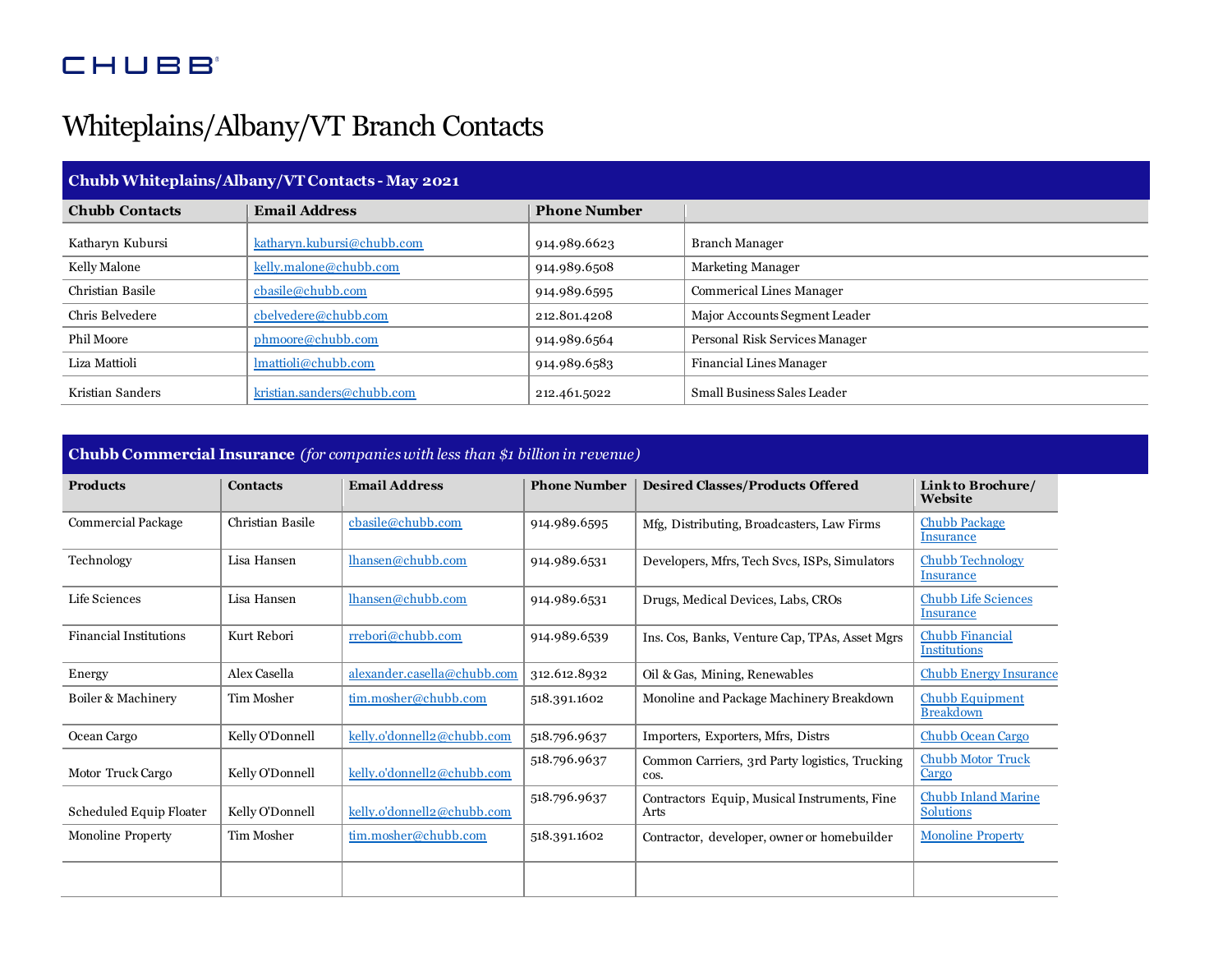| <b>Chubb Financial Lines</b>                                                      |                   |                            |                     |                                                                                                                                        |                                                             |  |
|-----------------------------------------------------------------------------------|-------------------|----------------------------|---------------------|----------------------------------------------------------------------------------------------------------------------------------------|-------------------------------------------------------------|--|
| Forefront Management<br>Liab<br>Private, Healthcare, and<br>Not.for.Profit Cos.   | Liza Mattioli     | lmattioli@chubb.com        | 914.989.6583        | D&O, EPL, Crime, Social Engineering,<br>Cyber, Fiduciary, Misc. E&O, Workplace<br>Violence.<br>K&R, Employed Lawyers Prof.             | Forefront Portfolio for<br>Private Cos.                     |  |
| Forefront Management<br>Liab<br>Private, Healthcare, and<br>Not.for.Profit Cos.   | Ana Harrington    | aharrington@chubb.com      | 914.989.6549        | D&O, EPL, Crime, Social Engineering,<br>Cyber, Fiduciary, Misc. E&O, Workplace<br>Violence.<br>K&R, Employed Lawyers Prof.             | Forefront Portfolio for<br>Private Cos.                     |  |
| Management Liab. Public<br>Companies                                              | Gregory Mulhearn  | gregory.mulhearn@chubb.com | 212.642.7838        | D&O, EPL, Crime, Social Engineering,<br>Cyber, Fiduciary, Misc. E&O, Workplace<br>Violence.<br>K&R, Employed Lawyers Prof.             | <b>Chubb Management</b><br><b>Liability for Public Cos.</b> |  |
| Professional Liability                                                            | Lindsay Cunney    | lcunney@chubb.com          | 212.801.4061        | Cyber, Misc., Lawyers, A&E, Tech, Contractors,<br>Media. Primary and Excess                                                            | Chubb Errors &<br><b>Omissions Liability</b>                |  |
| <b>Hospital Management</b><br>Liabilty                                            | Kieran Smith      | kieran.smith@chubb.com     | 212.642.7805        | D&O, Crime, Fiduciary, Outside Directorship<br>Liab                                                                                    | <b>Chubb Forefront for</b><br><b>Health Care Orgs</b>       |  |
| <b>Financial Institutions</b><br>Management Liability                             | Erika Critchley   | erika.critchlev@chubb.com  | 212.827.3816        | Bank, Community Bank, Asset Mgmt, Security<br>Broker, VC protection                                                                    | <b>Chubb FI Management</b><br>Liability                     |  |
| <b>Chubb Small Business</b>                                                       |                   |                            |                     |                                                                                                                                        |                                                             |  |
| <b>Small Business BOP</b>                                                         | Michael Sheehan   | Michael.Sheehan@chubb.com  | 516-426-4821        | Automated Commercial BOP, auto umbrella and<br><b>WC</b>                                                                               | <b>Chubb Small</b><br>Commercial                            |  |
| <b>Chubb Personal Risk Services</b>                                               |                   |                            |                     |                                                                                                                                        |                                                             |  |
| <b>Products</b>                                                                   | <b>Contacts</b>   | <b>Email Address</b>       | <b>Phone Number</b> | <b>Desired Classes/Products Offered</b>                                                                                                | Link to Brochure/<br>Website                                |  |
| <b>Personal Risk Services</b>                                                     | <b>Phil Moore</b> | phmoore@chubb.com          | 914.989.6564        | Homeowners, Auto, Valuable Articles, Yacht,<br><b>Group Personal Excess</b>                                                            | <b>Chubb Personal Risk</b><br><b>Services</b>               |  |
| <b>Chubb Major Accounts</b> (for companies with more than \$1 billion in revenue) |                   |                            |                     |                                                                                                                                        |                                                             |  |
| National Accounts                                                                 | Micheal Ragosta   | michael.rogosta@chubb.com  | 212-703-7025        | Loss Sensitive Programs for GL, AL, WC                                                                                                 | <b>Chubb Global Casualty</b>                                |  |
| <b>Excess WC</b>                                                                  | Eric Sipos        | eric.sipos@chubb.com       | 215-640-1426        | Stand alone:<br>Min Prem \$250K Min Ret. \$500K/accident                                                                               | <b>Chubb Excess WC</b>                                      |  |
| <b>Excess Casualty</b>                                                            | Maureen Murdoch   | maureen.murdoch@chubb.com  | 212-801-4090        | <b>Excess Casualty National Accounts</b>                                                                                               | <b>Chubb Excess Casualty</b>                                |  |
| Construction Casualty                                                             | Sara Vinson       | Sara.Vinson2@chubb.com     | 212-642-7832        | Loss Sensitive GL, AL, WC Programs for<br>Contractors, OCIP, CCIPs, Maintenance Wraps<br>and Wrap. Ups (Revenue of \$1B Not Necessary) | <b>Chubb Large</b><br>Construction                          |  |
| <b>Construction Excess</b><br>Casualty                                            | Adam Brown        | Adam.Brown@chubb.com       |                     | Lead or Excess; \$25M capacity                                                                                                         | Chubb Umbrella for<br><b>Large Construction</b>             |  |
| <b>Energy Excess Casualty</b>                                                     | Tom McManus       | Thomas.McManus@chubb.com   | 212-642-7894        | Umbrella and Excess for Energy Risks                                                                                                   | <b>Chubb Excess Energy</b><br><b>Solutions</b>              |  |
|                                                                                   |                   |                            |                     |                                                                                                                                        |                                                             |  |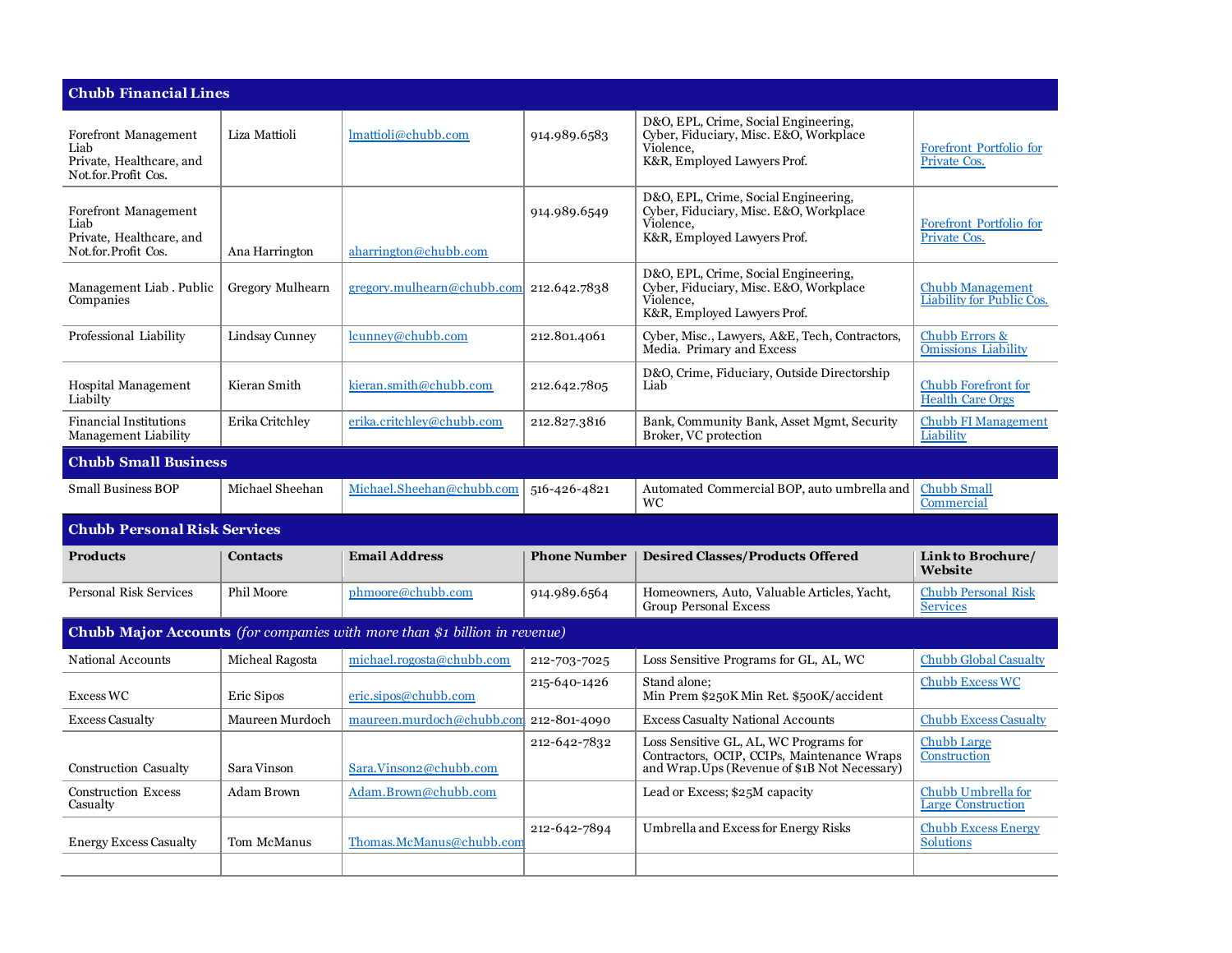| Risk Management Services Greg McCallion                                                                            |                                 | Greg.Mccallion@esis.com                                                  | 212-209-2265                  | TPA Claim Management Services                                                                                                                   | <b>ESIS Risk Management</b><br><b>Services</b>  |  |
|--------------------------------------------------------------------------------------------------------------------|---------------------------------|--------------------------------------------------------------------------|-------------------------------|-------------------------------------------------------------------------------------------------------------------------------------------------|-------------------------------------------------|--|
| "All Risk" Property                                                                                                | Matt Ferris                     | matt.ferris@chubb.com                                                    | 212-642-7847                  | Primary, quota share, and excess all.risk<br>property                                                                                           | <b>Chubb Global Property</b>                    |  |
| <b>Chubb Specialty Areas</b>                                                                                       |                                 |                                                                          |                               |                                                                                                                                                 |                                                 |  |
| <b>Trade Credit</b>                                                                                                | <b>Toby Vass</b>                | Toby.vass@chubb.com                                                      | 212.642.7888                  | Coverage against non.payment of a trade<br>obligation                                                                                           | <b>Chubb Trade Credit</b>                       |  |
| <b>Transactional Risk</b>                                                                                          | <b>Ed Markovich</b>             | Edward.markovich@chubb.co<br>m                                           | 212.703.7138                  | Reps & Warranties, Tax Indemnity, Contingent<br>Liab                                                                                            | <b>Chubb Transactional</b><br><b>Risk</b>       |  |
| Umbrella/Excess                                                                                                    | Christian Basile                | cbasile@chubb.com                                                        | 914.989.6595                  | Commercial Umbrella & Excess                                                                                                                    | Chubb Excess &<br>Umbrella Liability            |  |
| Commercial Surety                                                                                                  | Charlie LoParrino               | charles.loparrino@chubb.com                                              | 212.461.5016                  | Commercial, Contract & International Surety                                                                                                     | <b>Chubb Commercial</b><br><b>Surety</b>        |  |
| Surety                                                                                                             | Mike Rosenberg                  | michael.rosenberg@chubb.com 908.605.3155                                 |                               | Contractor & International Surety                                                                                                               | <b>Chubb Construction</b><br><b>Surety</b>      |  |
| Agribusiness                                                                                                       | Ryan Snyder                     | Ryan.snyder@chubbagribusine<br>ss.com                                    | 717.480.6960                  | Mfrs, Processors, & Distrs. Of Ag products                                                                                                      | <b>Chubb Agribusiness</b>                       |  |
| Crop                                                                                                               | Ryan Snyder                     | Ryan.snyder@chubbagribusine<br>ss.com                                    | 717.480.6960                  | Comprehensive Multiple Peril Crop & Crop. Hail<br><b>Insurance Protection</b>                                                                   | <b>Chubb Agribusiness</b>                       |  |
| Environmental                                                                                                      | Andrew Hill                     | Andrew.Hill2@Chubb.com                                                   | 212.642.7852                  | Pollution for Premises, Contractors,<br>Contractors w/E&O                                                                                       | <b>Chubb Environmental</b>                      |  |
| International                                                                                                      | Jesse Benton                    | jesse.benton@chubb.com                                                   | 908-860-4828                  | <b>Including Controlled Master Program</b>                                                                                                      | <b>Chubb International</b>                      |  |
| <b>Product Recall</b>                                                                                              | Joe Cala                        | joe.cala@chubb.com                                                       | 203.782.4141                  | Product Recall for consumable goods,<br>component parts and consumer goods                                                                      | <b>Chubb Product Recall</b><br><b>Insurance</b> |  |
| Railroad Protective Liab                                                                                           | Anthony Richardson              | Anthony.Richardson@westches<br>ter.com                                   | 212.827.3849                  | Tailored coverages for Railroad exposures                                                                                                       | Chubb Railroad Liability                        |  |
| Healthcare                                                                                                         | Elizabeth Losi                  | elizabeth.losi@chubb.com                                                 | 212.827.3865                  | Professional and GL for Medical Facilities                                                                                                      | <b>Chubb Medical Liability</b>                  |  |
| Environmental/Pollution                                                                                            | Kate Bernay                     | kbernay@chubb.com                                                        | 212.801.4131                  | Blended GL/PL, Auto, Umb                                                                                                                        | <b>Chubb GL Plus</b>                            |  |
| <b>Public Entity Casualty</b>                                                                                      | Nanci Soffer                    | nanci.soffer@chubb.com                                                   | 215.640.4209                  | Cities, Counties, Towns, School Districts                                                                                                       | <b>Chubb Public Entity</b>                      |  |
| Airports and Aircraft                                                                                              | Jerry Ruth                      | jerry.ruth@chubb.com                                                     | 504.310.3604                  | Liab, Hull, and Excess for airports,<br>aircraft, and aviation operations                                                                       | Chubb Airports &<br><b>Aircrafts</b>            |  |
| <b>Chubb Accident and Health</b>                                                                                   |                                 |                                                                          |                               |                                                                                                                                                 |                                                 |  |
| <b>Business and Individual</b><br>Travel Accident, Global<br>Medical, AD&D and<br>Particpant/Volunteer<br>Accident | Lauren Brady                    | lauren.brady@chubb.com                                                   | 347.344.7711                  | BTA 360 (Bus.) & Passport 360 (Ind.) Global<br>Medical<br>Participant/Volunteer/Amateur Sports Accident<br>Programs<br>Basic and Voluntary AD&D | Chubb Accident &<br>Health                      |  |
| Chubb Workplace Benefits                                                                                           | <b>Bob Harrs</b>                | Bob.Harrs@chubb.com                                                      | 973.402.1344                  | Accident, Critical Illness,<br>Hospital Indemnity, Permanent Life Insurance                                                                     | <b>Chubb Workplace</b><br><b>Benefits</b>       |  |
| @chubb Commercial Online Quoting                                                                                   |                                 |                                                                          |                               |                                                                                                                                                 |                                                 |  |
| <b>DecisionPoint</b>                                                                                               | Liza Mattioli/Ana<br>Harrington | lmattioli@chubb.com/aharring<br>$\overline{\text{ton}\text{@chubb.com}}$ | -914.989.658<br>-914.989.6549 | Online quote tool for private and NFP cos.:<br>Crime, D&O, EPL, Fiduciary, Misc Prof.                                                           | <b>Chubb DecisionPoint</b>                      |  |